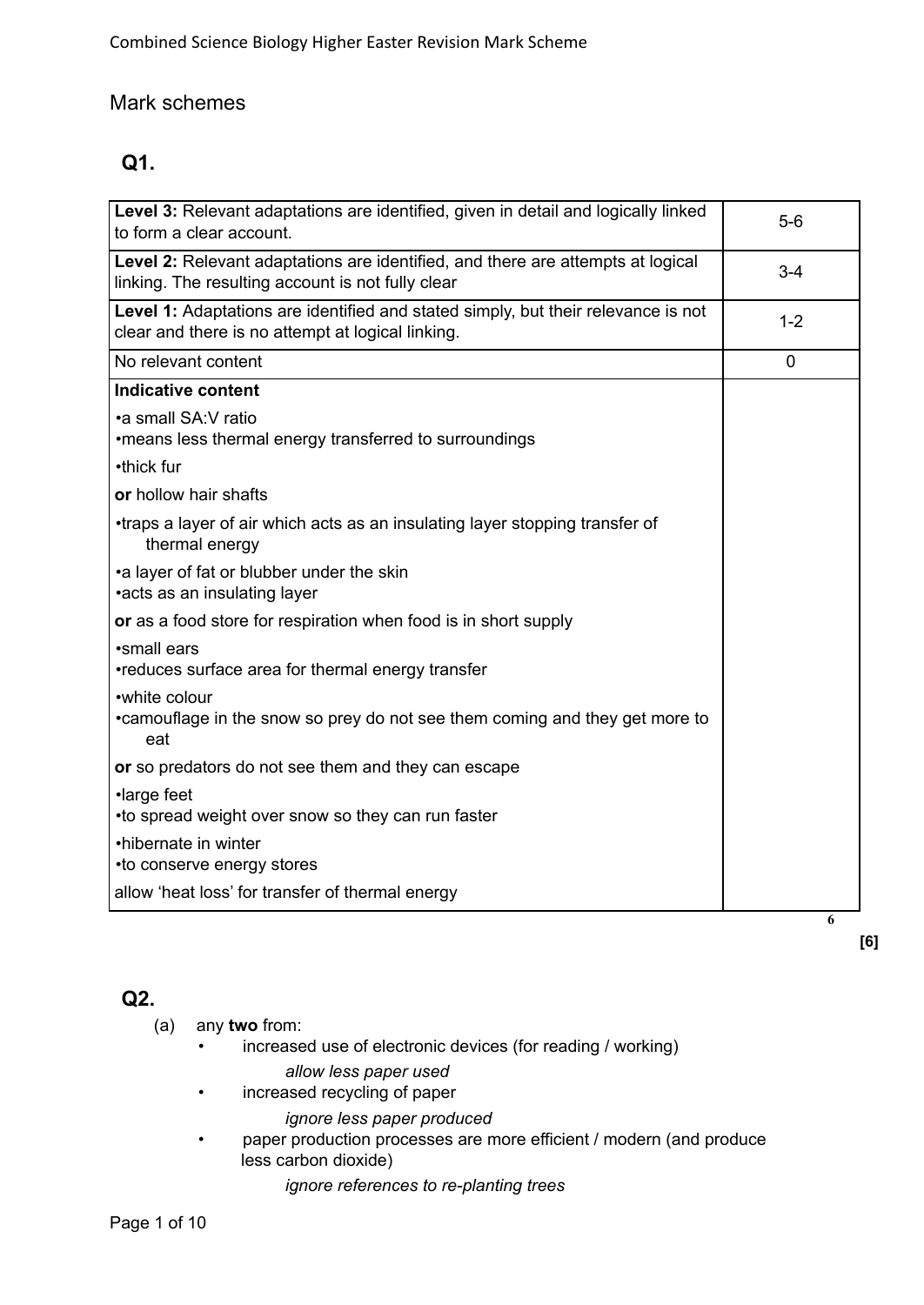|                           | ignore carbon offset                                                                                                                                | $\mathbf{2}$      |  |
|---------------------------|-----------------------------------------------------------------------------------------------------------------------------------------------------|-------------------|--|
| (b)                       | any two from:<br>decreased use of fossil fuels<br>allow named example                                                                               |                   |  |
|                           | increased use of renewable sources for electricity production<br>٠<br>allow named example                                                           |                   |  |
|                           | increased electricity production from nuclear power stations<br>$\bullet$                                                                           |                   |  |
|                           | increased use of carbon capture / carbon storage<br>$\bullet$                                                                                       |                   |  |
|                           | less electricity produced / used (in the UK)<br>$\bullet$<br>allow idea of greater use of energy efficient<br>appliances / devices                  |                   |  |
|                           | to comply with government regulations<br>$\bullet$                                                                                                  | $\mathbf{2}$      |  |
| (c)                       | an answer of 20 scores 2 marks<br>$\frac{126\;300\;000}{631\;400\;000}\;\times100$<br>allow $\frac{1263}{6314}$ × 100                               |                   |  |
|                           | 20(%)                                                                                                                                               | 1<br>$\mathbf{1}$ |  |
| (d)                       | Level 3: Relevant points (reasons / causes) are identified, given in detail and<br>logically linked to form a clear account.                        | $5-6$             |  |
|                           | Level 2: Relevant points (reasons / causes) are identified, and there are<br>attempts at logical linking. The resulting account is not fully clear. | $3-4$             |  |
|                           | Level 1: Points are identified and stated simply, but their relevance is not clear<br>and there is no attempt at logical linking.                   | $1-2$             |  |
|                           | No relevant content                                                                                                                                 | $\bf{0}$          |  |
| <b>Indicative content</b> |                                                                                                                                                     |                   |  |
|                           | mechanism:<br>rise in greenhouse gases                                                                                                              |                   |  |

- carbon dioxide / greenhouse gases absorb (long-wavelength) radiation
- (causing) an increase in temperature
- (causing) global warming
- (causes) climate change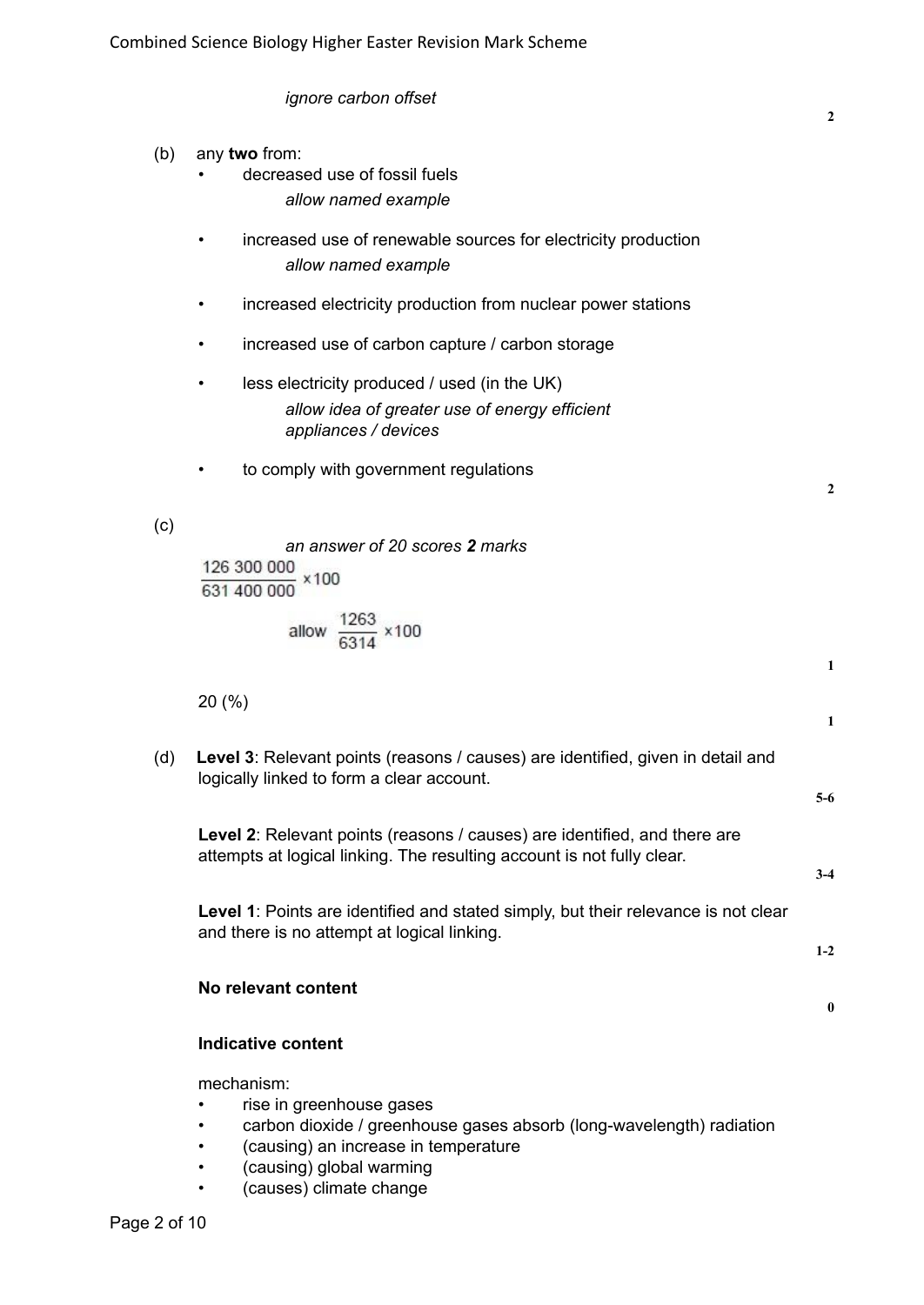consequences of global warming:

- melting of ice caps
- (causing) sea levels to rise
- (causes) flooding (of low-lying land masses)
- (causes) habitat destruction
- leading to extinction
- (causing) reduction in biodiversity
- increase in extreme weather
- changes in rainfall
- (causes) drought / water shortage
- (causes) changes to yield of crops in some areas
- (may lead to) food shortages
- changes to migratory patterns of animals
- changes in species distributions
- (causes) changes in food webs
- increased (geographical) range of tropical diseases
- increased absorption of carbon dioxide into the seas and oceans
- (causes) acidification of oceans
- (which) could lead to changes in species abundance

For Level 3 mechanism and linked consequences needed

**2**

**1**

**1**

### **Q3.**

(a)

| Factor            | <b>Biotic</b> | <b>Abiotic</b> |
|-------------------|---------------|----------------|
| <b>Diseases</b>   |               |                |
| <b>Herbivores</b> |               |                |
| Temp              |               |                |
| Water             |               |                |

*allow 1 mark for 2 or 3 correct*

(b) (leaves block light near tree so) more light (as you move outwards) *allow low light intensity under tree ignore Sun*

for photosynthesis

*allow less photosynthesis under the tree*

(which) produces (more) glucose / proteins (for growth) *ignore growth ignore food*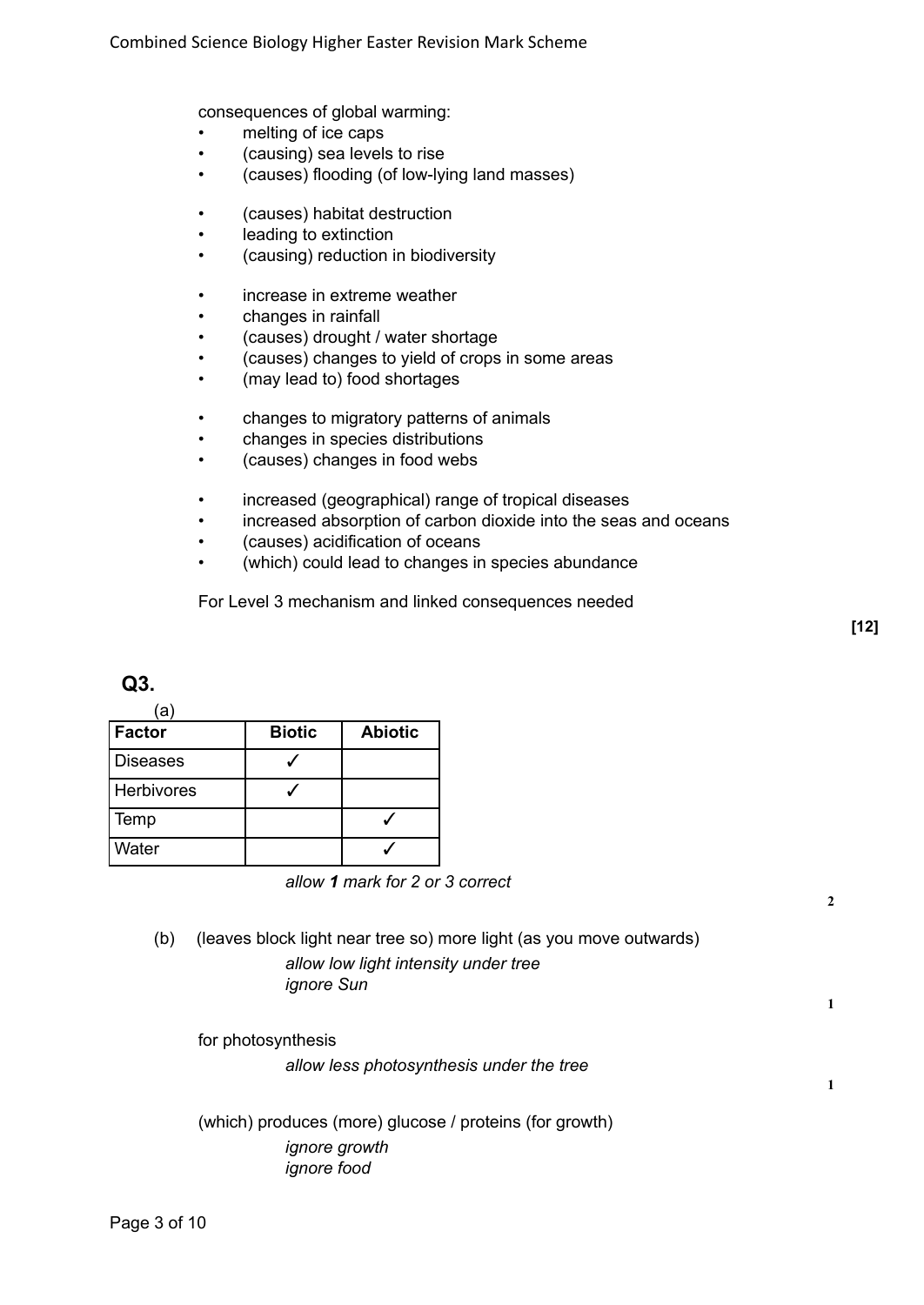*allow molecules, cell components or other correct substances instead of proteins if no other mark awarded allow less water / ions / minerals / nutrients under the tree*

**1**

**1**

**1**

**1**

**1**

**1**

**1**

**1**

**1**

(c) quadrat

*correct spelling only*

### light meter

*allow lux meter allow light intensity meter allow light data logger*

*in this order*

(d)  $1.5(0)$  (m<sup>2</sup>)

allow 15 000 cm<sup>2</sup>

- (e) to keep light (intensity) as similar as possible
	- *allow the light (intensity) might change ignore references to temperature ignore weather ignore Sun*

### (f) any **one** from:

- repeat (investigation) around the tree *allow repeat in different directions*
- repeat (investigation) for other trees / areas
- sample every one metre
- count the number of each species present (rather than percentage cover)

*ignore repeats unqualified ignore repeat at different times / days / seasons ignore different size quadrat ignore random sampling*

- (g) daisy
- (h) as light (intensity) increased so did the percentage / cover of plants *ignore directly proportional ignore positive correlation unqualified*

up to 100% / maximum at 175 (arbitrary units) *ignore distance*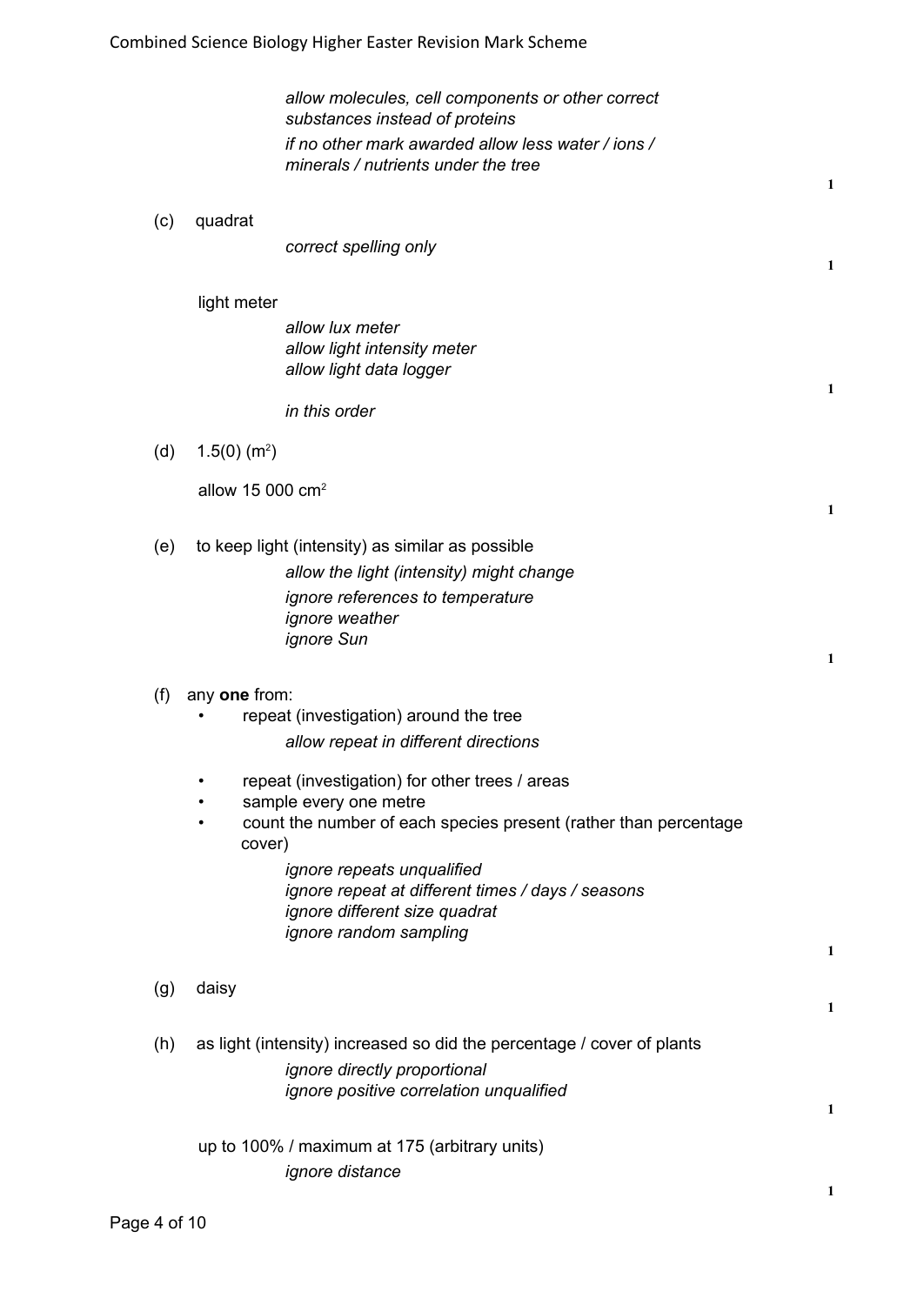- (i) any pair from:
	- (lack of) water  $/$  rain  $(1)$

because the leaves are stopping the rain **or** because the roots of the tree are absorbing it (1) *allow soil moisture*

• (lack of) minerals / ions (1) *allow magnesium / nitrate / nutrients*

because the tree (roots) have absorbed them (1)

temperature (1) *allow too cold / cooler*

> because less thermal energy from the sun is reaching under the tree canopy (1) *allow 'heat' for thermal energy allow pH / acidity (1) because (some) fallen leaves are acidic (1)*

*ignore carbon dioxide do not accept oxygen*

### **Q4.**

(a) (the scientists)

chose / used (traditional varieties of) rice plants with short stems and rice plants with large grains **or** chose rice plants with short stems and large grains.

(cross) bred the rice plants *allow cross pollinated the rice plants*

(from the offspring) chose the plants with best / desired characteristics **or** chose plants with short(est) stems and big(gest) grains

bred repeatedly until all plants had desired characteristics **or** bred repeatedly until they bred true **or**

bred repeatedly until they produced IR8

(b) agree (**max 3** marks)

**2**

**1**

**1**

**1**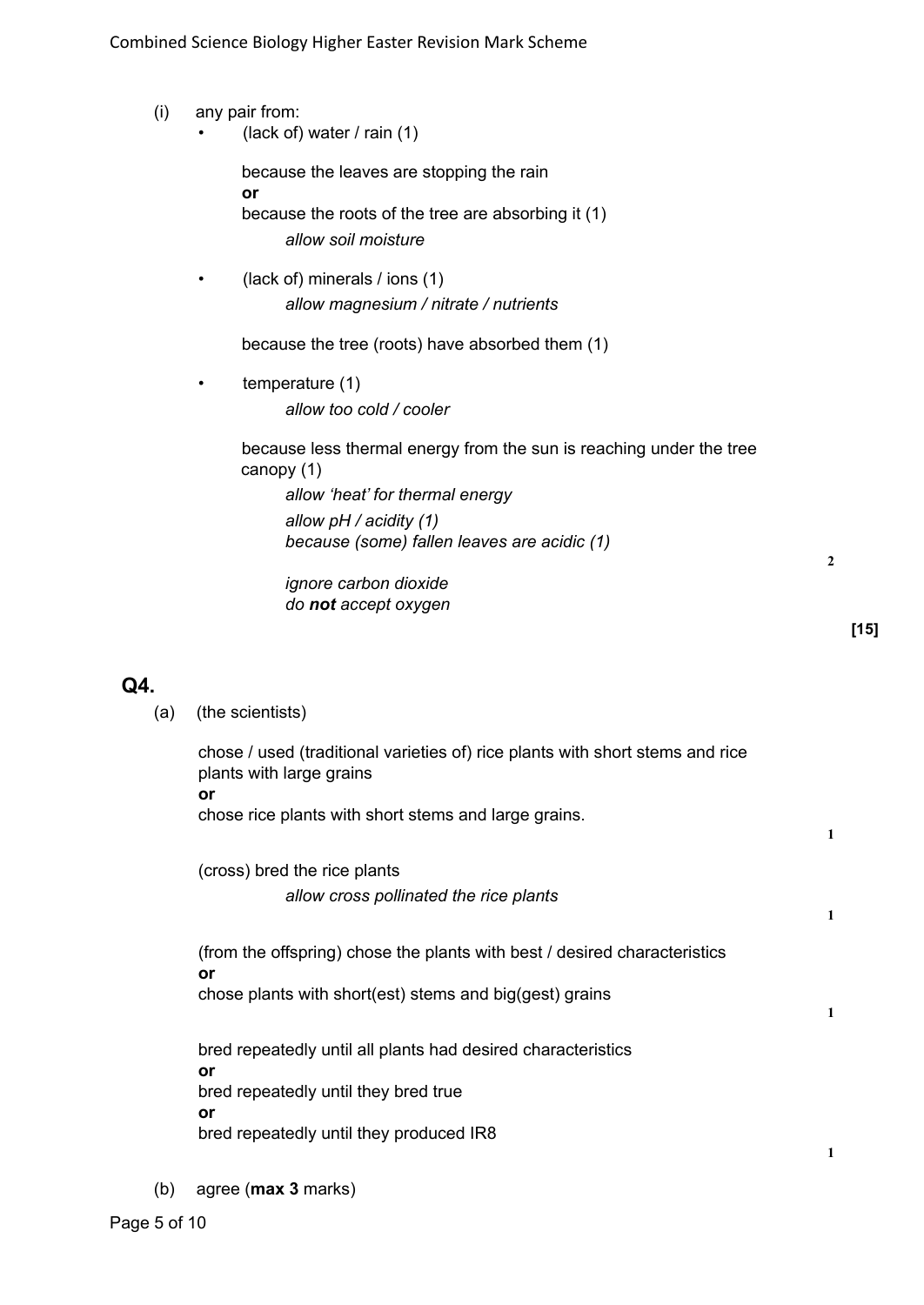Combined Science Biology Higher Easter Revision Mark Scheme

- resistance to disease / pests / pathogens so higher yield
- resistant to herbicides so less competition for (sun)light / water / minerals / ions (from weeds)
- larger / more grains per plant or higher yield so more food for people or more income for farmers
- better nutritional content (vitamins / protein / low GI index) so will improve health

*allow improved survival in harsh conditions so can be grown in wider area*

disagree (**max 3** marks)

- may affect wild plants (if genes transfer) so making them herbicide resistant
- use of herbicides may reduce biodiversity because other plants are killed
- traditional varieties no longer grown so reduction in biodiversity
- may affect health of people who eat the rice because not enough research done yet

*allow (GM) seeds are expensive for farmers because they have to buy new seeds every year or because farmers have to buy specific herbicide*

*if no explanations allow 1 mark for one agree reason and one disagree reason*

*each reason must be explained to gain credit*

**4**

**[8]**

**Q5.**

33  $\overline{72}$ (a) **or** 0.45833…

allow  $\frac{34}{72}$ *or 0.47222…*

0.46 (arbitrary units per hour)

*allow 0.47 (arbitrary units per hour) allow an answer given to 2 significant figures from an incorrect calculation in step 1 for 1 mark*

(b) any **five** from: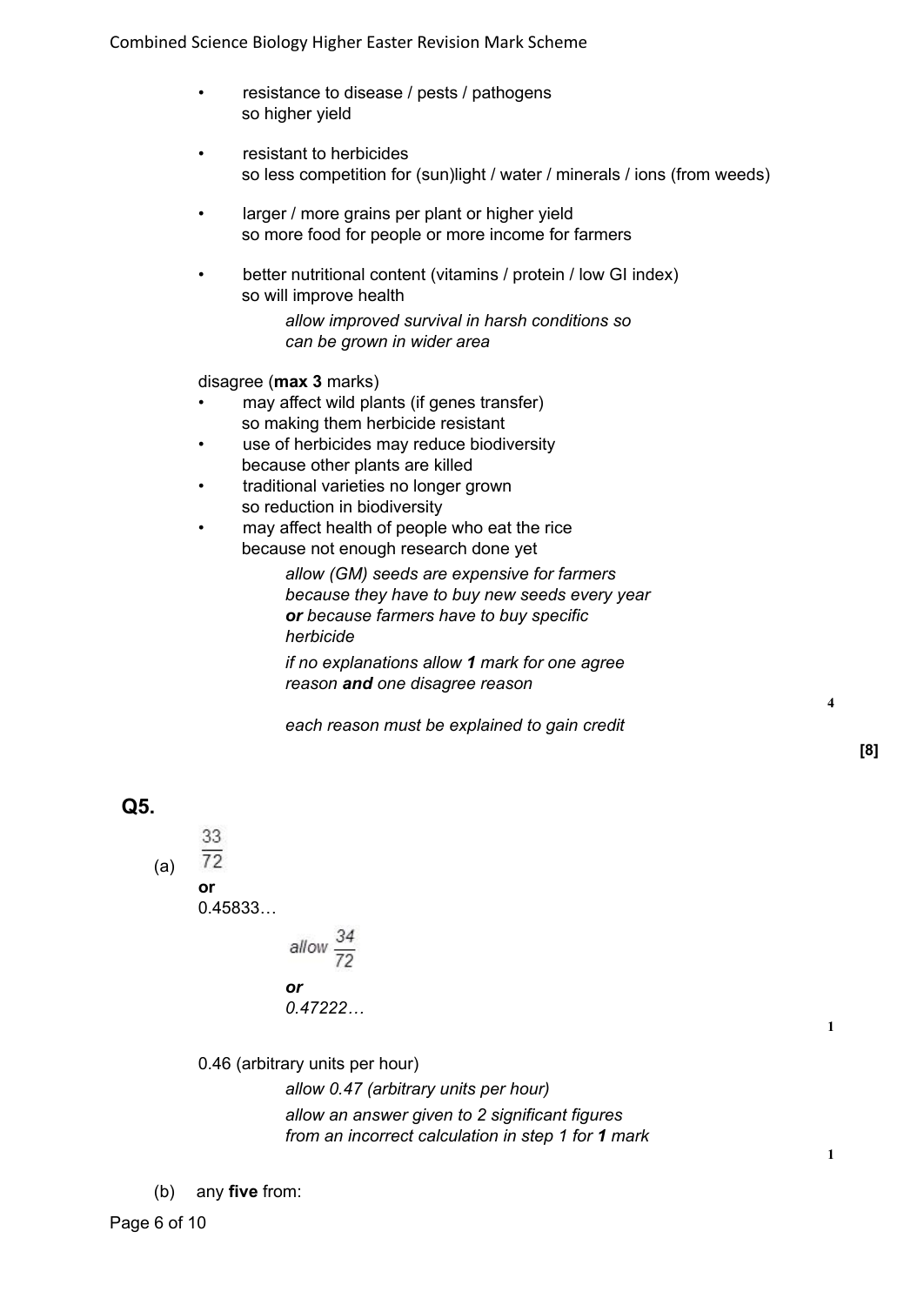Combined Science Biology Higher Easter Revision Mark Scheme

- (during the first days of the cycle) FSH from the pituitary stimulates an egg / follicle to mature
- FSH stimulates oestrogen from the ovaries
- oestrogen causes thickening of the uterus lining (in the first half of the cycle)
- oestrogen inhibits FSH but stimulates LH from the pituitary
- the high levels of LH stimulate release of the egg / ovulation (on day 14))
- progesterone is secreted by the (empty) follicle / corpus luteum (after day 14 / ovulation)
- progesterone maintains the lining of the uterus (during the second half of the cycle) **or**

progesterone inhibits both FSH and LH

• progesterone falls (if no pregnancy happens) and uterus lining comes away as the menstrual blood flow

> *if no other marks awarded allow 1 mark for oestrogen and progesterone are produced by the ovaries and FSH and LH are produced by the pituitary*

*points must be in correct order to gain full credit*

- (c) any **one** from:
	- (lower dose so) fewer side effects
	- (patch lasts longer so) don't have to remember to take pill every day
	- hormone (from patch) goes directly into bloodstream so (contraception) unaffected by vomiting

# **[8]**

### **Q6.**

- (a) one X and one Y chromosome and 9 pairs of other chromosomes
- **1**

**1**

- (b) any **three** from:
	- (called) meiosis
		- *correct spelling only*
	- DNA / chromosomes replicate **or** DNA makes a copy
		- two divisions to form 4 cells
	- so only 1 set of chromosomes per cell
		- *allow cells are haploid*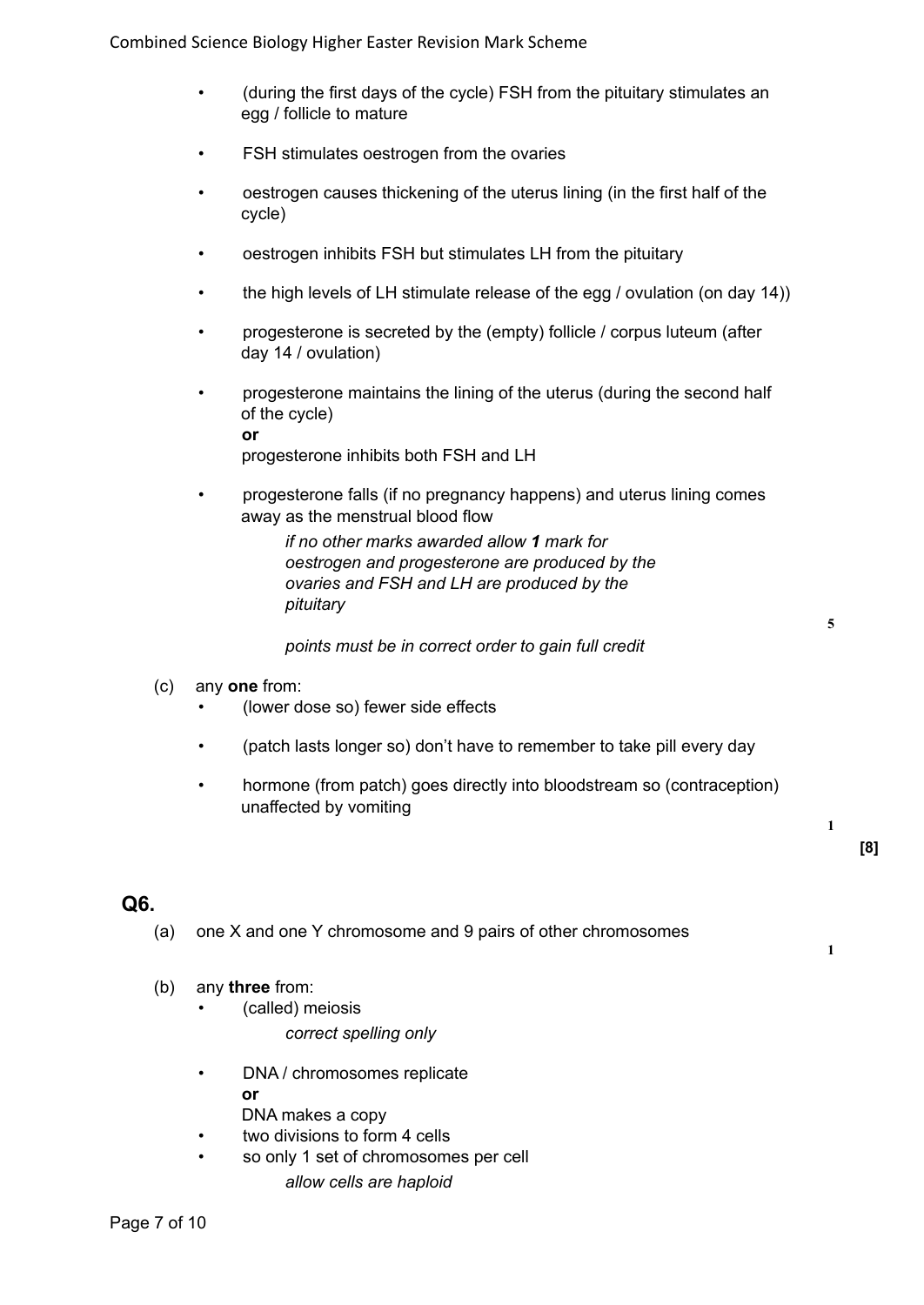Combined Science Biology Higher Easter Revision Mark Scheme

*ignore half the DNA*

|     | (daughter cells / gametes) are all genetically different<br>if no other mark awarded allow 1 mark for forms<br>gametes / cells which are all different<br>or only happens in testes and (embryonic)<br>ovaries | $\mathbf{3}$ |
|-----|----------------------------------------------------------------------------------------------------------------------------------------------------------------------------------------------------------------|--------------|
| (c) | (meiosis will not work because) number of chromosomes cannot halve<br>allow chromosomes cannot form pairs<br>allow chromosomes cannot split up evenly                                                          | 1            |
| (d) | do not use energy in reproduction                                                                                                                                                                              | 1            |
|     | so more (energy) available to synthesise proteins                                                                                                                                                              |              |
|     | allow other correct molecules or cell components                                                                                                                                                               |              |
|     | allow converse if clearly describing diploid<br>oysters                                                                                                                                                        | 1            |
| (e) | any two from:<br>global warming may be raising temperature of water and killing oysters<br>pollutants in the water may be toxic and kill the oysters<br>or                                                     |              |
|     | increased acidity of the oceans is killing oysters<br>allow correctly named pollutant with reason                                                                                                              |              |
|     | new competitors / triploid oysters are using up the normal food source<br>new pathogens may be causing diseases<br>new predators eating oysters                                                                |              |
|     | ignore over harvesting                                                                                                                                                                                         |              |
|     |                                                                                                                                                                                                                | 2            |
| (f) | Level 3: A judgement strongly linked and logically supported by a sufficient<br>range of correct reasons is given.                                                                                             |              |
|     |                                                                                                                                                                                                                | $5 - 6$      |
|     | Level 2: Some logically linked reasons are given. There also may be a simple<br>judgement.                                                                                                                     |              |
|     |                                                                                                                                                                                                                | $3 - 4$      |
|     | Level 1: Relevant points are made. They are not logically linked.                                                                                                                                              | $1 - 2$      |
|     | No relevant content                                                                                                                                                                                            |              |
|     | <b>Indicative content</b>                                                                                                                                                                                      |              |
|     | for:                                                                                                                                                                                                           |              |
|     | oysters are available to eat all year so eating oysters has become very                                                                                                                                        |              |

- popular
	- cheaper to produce **so** more food for expanding population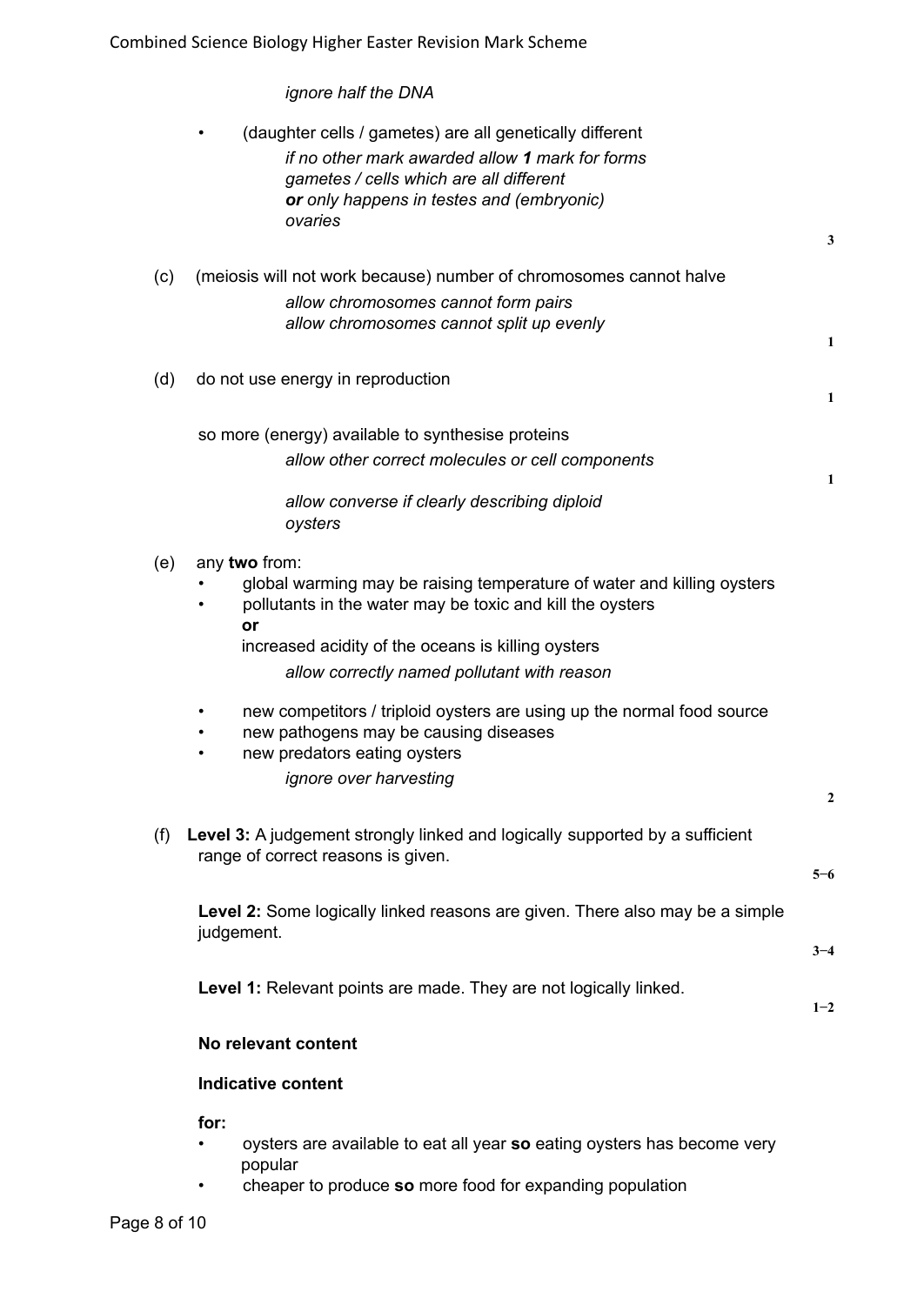- oysters grow faster **so** more oysters for supermarkets / restaurants or more profit for farmers
- stocks are replenished each year **so** more sustainable fishing
- they can harvest / sell all year **so** more stable and profitable for oyster farmers

### **against:**

- carcinogen put into environment / oysters **so** may enter the food chain or cause cancer in humans
- bigger triploid oysters may outcompete the smaller native diploid oysters **so** upset balance of the ecosystem / cause extinction
- people may not buy / eat them because they have used a carcinogenic chemical **so** reduced profit for farmers / suppliers / supermarkets / restaurants
- farmers have to buy new seed oysters every time **so** more expensive

#### **other content:**

- shouldn't be eating the oysters until they are thoroughly tested
- should be looking for alternative ways to get triploid oysters
- should stop using triploid oysters until the effect on the (marine) environment is known
- would replace lost oyster beds **but** could change the ecosystem
- oysters available to eat all year **but** probably do not taste the same or have the same flavour

**3**

**1**

# **Q7.**

(a) 160 000

*if incorrect answer / no answer: allow max. 2 for method: 1 mark for mean = total number ÷ area of ten quadrats* 20  $20\times8$ 160 *eg or or or 32 1 mark for final answer = mean × field area eg mean × 5000*

(b) Improvement: place quadrats randomly

### **and**

Reason: avoid bias / (more) representative / (more) reliable

*allow 1 mark if 2 correct improvements but no reasons / only incorrect reasons*

Improvement: more quadrats **and** Reason: overcome random variation / (more) typical / (more) representative / (more) reliable / repeatable **1**

Improvement: larger quadrats **or** repeat when plants are bigger **and** Reason: less likely to miss plants